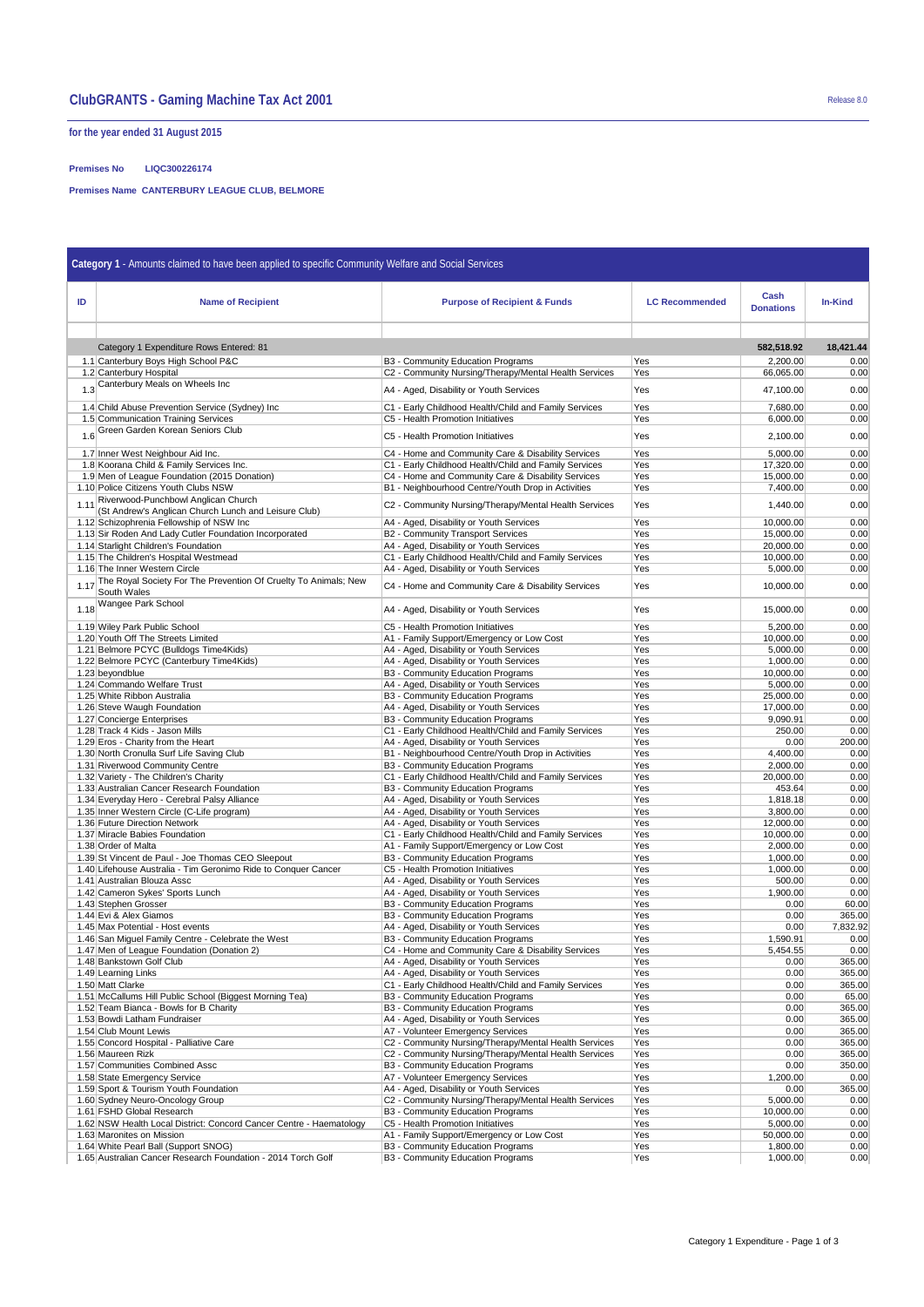# **ClubGRANTS - Gaming Machine Tax Act 2001** Release 8.0

**for the year ended 31 August 2015**

## **Premises No LIQC300226174**

**Premises Name CANTERBURY LEAGUE CLUB, BELMORE**

| Category 1 - Amounts claimed to have been applied to specific Community Welfare and Social Services |                                                             |                                                    |                       |                          |                |  |  |  |
|-----------------------------------------------------------------------------------------------------|-------------------------------------------------------------|----------------------------------------------------|-----------------------|--------------------------|----------------|--|--|--|
| ID                                                                                                  | <b>Name of Recipient</b>                                    | <b>Purpose of Recipient &amp; Funds</b>            | <b>LC Recommended</b> | Cash<br><b>Donations</b> | <b>In-Kind</b> |  |  |  |
|                                                                                                     | 1.66 Movember                                               | B3 - Community Education Programs                  | Yes                   | 6.681.00                 | 0.00           |  |  |  |
|                                                                                                     | 1.67 Little Heroes Foundation                               | B3 - Community Education Programs                  | <b>Yes</b>            | 600.00                   | 0.00           |  |  |  |
|                                                                                                     | 1.68 Probus Kingsgrove-Campsie Club                         | B3 - Community Education Programs                  | <b>Yes</b>            | 0.00                     | 6,263.52       |  |  |  |
|                                                                                                     | 1.69 Men of League (2014 Donation)                          | C4 - Home and Community Care & Disability Services | Yes                   | 15,000.00                | 0.00           |  |  |  |
|                                                                                                     | 1.70 Cancer Council - Biggest Morning Tea                   | B3 - Community Education Programs                  | Yes                   | 1,072.73                 | 0.00           |  |  |  |
|                                                                                                     | 1.71 National Breast Cancer Foundation (City2Surf)          | C5 - Health Promotion Initiatives                  | Yes                   | 2,000.00                 | 0.00           |  |  |  |
|                                                                                                     | 1.72 Canterbury Bankstown Youth Service - Mission Australia | A4 - Aged, Disability or Youth Services            | Yes                   | 5,000.00                 | 0.00           |  |  |  |
|                                                                                                     | 1.73 Alzheimer's Australia (City2Surf)                      | A4 - Aged, Disability or Youth Services            | Yes                   | 5.000.00                 | 0.00           |  |  |  |
|                                                                                                     | 1.74 St Basil's Nursing Home                                | A4 - Aged, Disability or Youth Services            | Yes                   | 25,000.00                | 0.00           |  |  |  |
|                                                                                                     | 1.75 Special Olympics Australia                             | A4 - Aged, Disability or Youth Services            | <b>Yes</b>            | 7,000.00                 | 0.00           |  |  |  |
|                                                                                                     | 1.76 Canterbury Community Child Care Ctr                    | A4 - Aged, Disability or Youth Services            | <b>Yes</b>            | 7.002.00                 | 0.00           |  |  |  |
|                                                                                                     | 1.77 Police Citizens Youth Clubs NSW - Bankstown PCYC       | A4 - Aged, Disability or Youth Services            | Yes                   | 8,000.00                 | 0.00           |  |  |  |
|                                                                                                     | 1.78 Campsie Police - Men's Committee                       | B3 - Community Education Programs                  | Yes                   | 5.000.00                 | 0.00           |  |  |  |
|                                                                                                     | 1.79 St Johns Park Bowling Club                             | A7 - Volunteer Emergency Services                  | <b>Yes</b>            | 309.09                   | 0.00           |  |  |  |
|                                                                                                     | 1.80 Sydney Star Ball - Starlight Children's Foundation     | A4 - Aged, Disability or Youth Services            | Yes                   | 3.000.00                 | 0.00           |  |  |  |
|                                                                                                     | 1.81 Biggest Morning Tea - Prize Peters of Kensington       | B3 - Community Education Programs                  | Yes                   | 90.91                    | 0.00           |  |  |  |